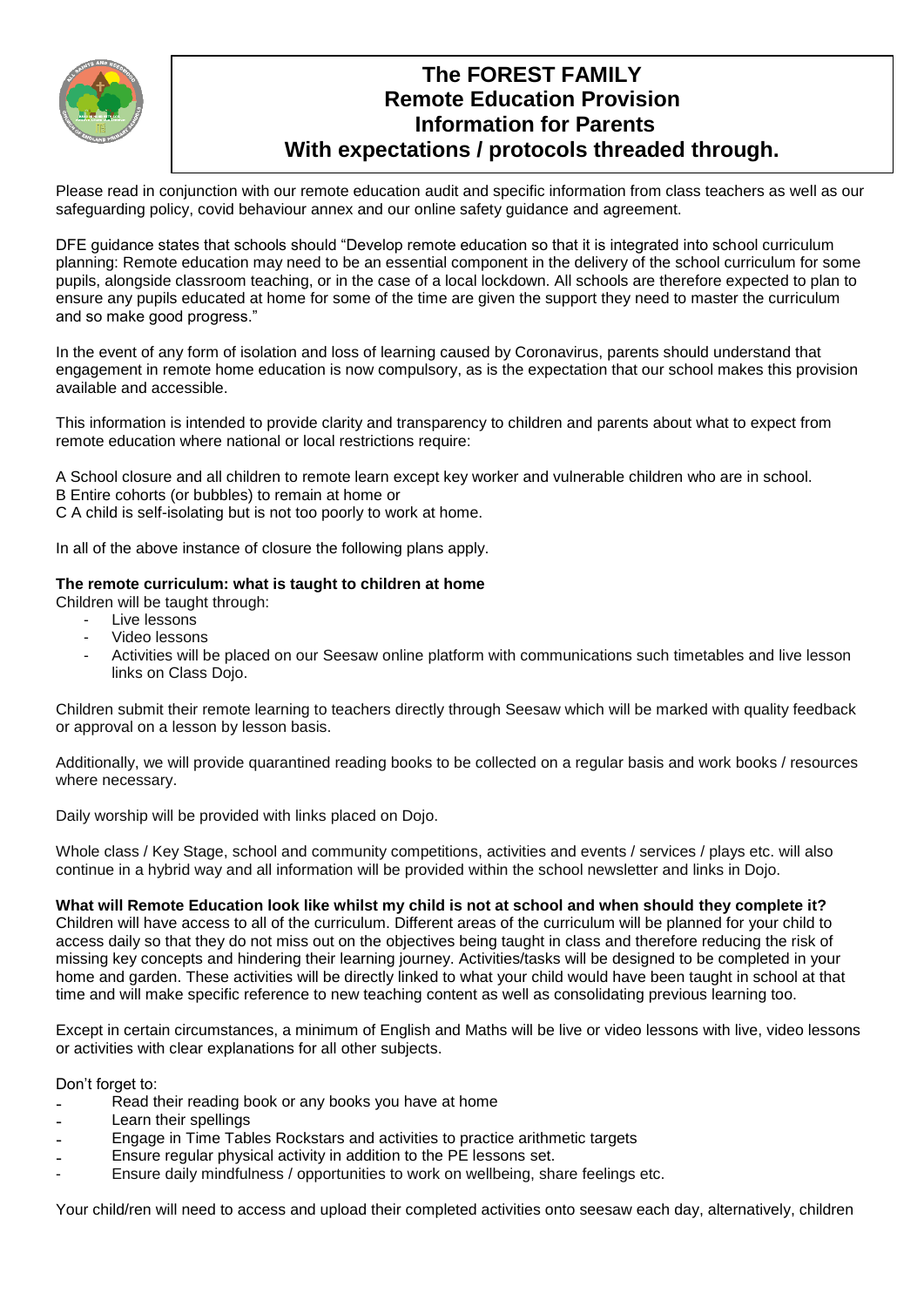can work on paper and photograph it to upload their learning for that day. They may choose to upload an audio or video file of their work.

There will be a mixture of online and offline activities planned as we understand that computer/devices may need to be shared within the family.

A timetable will be provided by class teachers but you will need to manage your day around your own working requirements, siblings work and attention. Please aim to attend live lessons as they stream.

Please aim to upload any work as regularly as possible. The main reason for this is, if it's all done in bulk after several days, teachers haven't had a chance to look at it and alter lessons to meet needs to move learning forward. If it's well after the lessons, we have moved on. Secondly, to receive a large number of items in one go is not easy to mark and action.

#### **How long can I expect work set by the school to take my child each day?**

We expect that remote education (including remote teaching and independent work) will take children broadly the following number of hours each day:

| <b>Key Stage</b> | $\sim$<br>hours<br>ື |
|------------------|----------------------|
| Key Stage 2      | hours<br>4           |

#### **How will my child's special educational needs be supported?**

We recognise that some children, for example some children with special educational needs and disabilities (SEND), may not be able to access remote education without support from adults at home. We acknowledge the difficulties this may place on families, and we will work with parents to support those children in the following ways:

Our SENDCO will be in regular contact and make clear, initial plans based on whether your child can attend school or not.

Work will be planned according to the child's needs. Where specific, individual support plans are in place work will be set according to this. A teacher or teaching assistant will provide further guidance and, we will also connect 1:1 with them using teams or zoom as well as additional video clips and audio files to support their learning. We will make regular telephone calls home to ensure that children and families are happy and learning well.

#### **How and when will my child/ren hear from their teacher and get feedback?**

Staff will be planning, teaching face to face, supporting emotional needs and, still have to complete assessment recording, communications and other school responsibilities.

Under normal circumstances in school we feedback within the lesson and whilst we read every piece of work, we do not comment in every book in every lesson and we create a 'FIT' (Feedback Improvement Time) sheet to list all the next steps needed and, the next piece of learning is tailored to that.

The DFE (Department for Education) are expecting 3 hours (KS1) and 4 hours (KS2) quality learning a day and state that feedback should be weekly as a minimum.

In order to manage everyone's mental health and staff workload, we will target what needs marking with a 'like' on everything and teachers can plan next steps based on how the children have achieved. English and maths will be liked and where teachers are happy with it and it's accurate. They will quality mark (e.g. circled in red, comments, voice notes etc.). if there are any corrections, improvements needed in order to progress learning further. All other work will be appreciated and approved with comments only if the children are off course.

Additionally, the timescales for staff to respond to work and communications will be between the hours of 8.30 am – 4.00pm unless they choose to do so but it is not an expectation and work after this time will be liked or added to journal after 4pm unless the children have misconceptions and feedback will be provided.

We deploy all available staff to feedback on seesaw.

Feedback will come in many forms including written/typed comments, acknowledgment of learning, or staff audiorecorded and video feedback. Your child may receive additional challenges to think about in their further learning if they have found something easy or they may get another similar activity if they need the extra practice of the skill.

Children do not need to respond in writing to their feedback that their teachers give however they may well need to act on the advice given in their future learning, just as they would do in school. If your child does not understand their task, they can contact the teacher.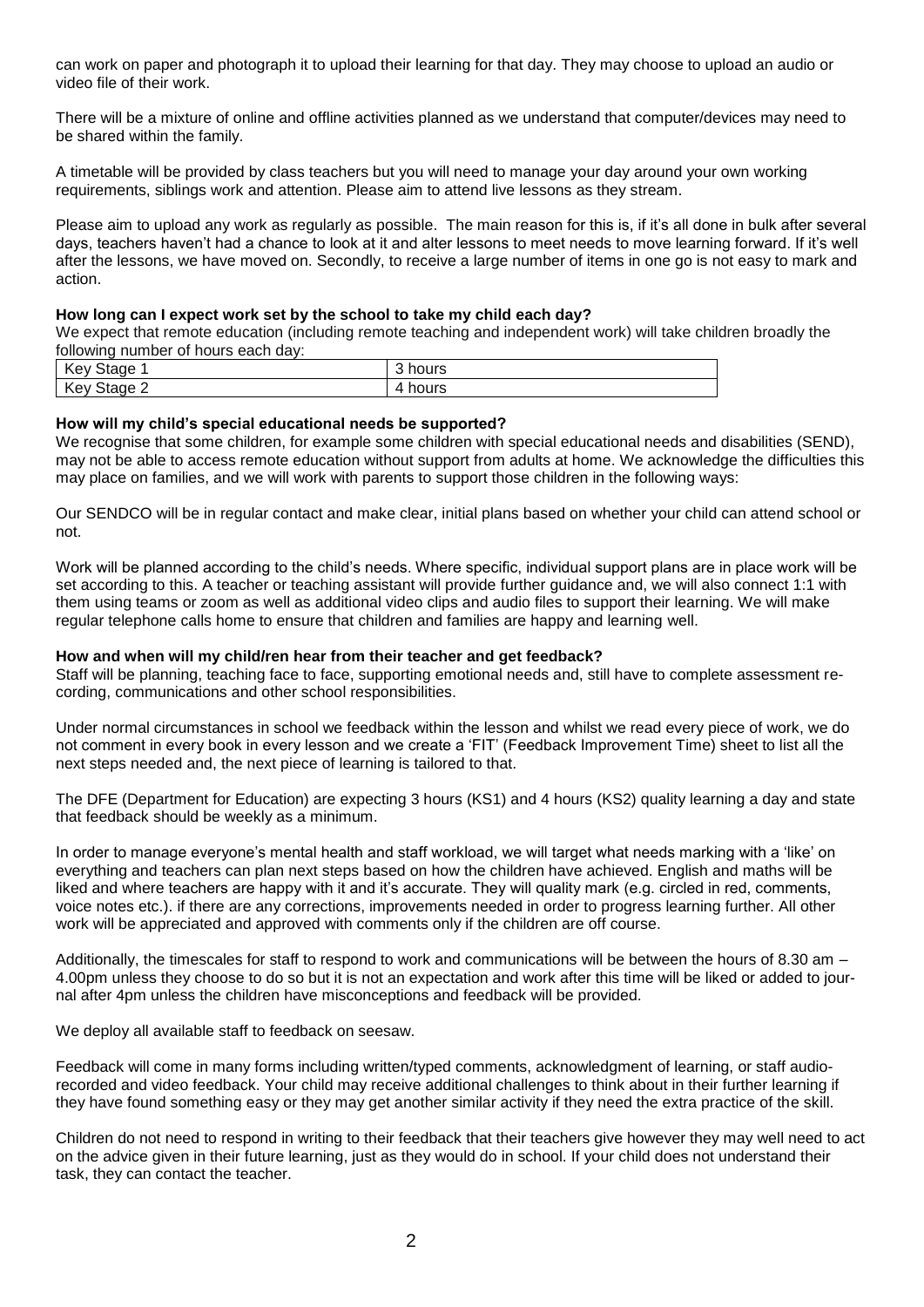Staff will manage feedback dependent on the numbers of children in and out of school due to their class teaching commitments.

# **Engagement and attendance expectations**

We believe in every child's right to an education. Therefore, daily attendance on online sessions is expected. We encourage all pupils to attend all of their sessions to maintain their quality of education. However, we understand that some families are sharing devices and this is not always possible so we will be monitoring attendance daily from pupils. If we have no attendance from your child for a full day your child's class teacher will contact you in the first instance, passing on names to the senior team mid-week for follow up.

Please encourage your child to attend their sessions where possible and complete any assigned learning tasks. A good routine can be maintained through following the suggested timetable uploaded by your child's teacher.

#### **If my child does not have digital or online access at home, how will you support them to access remote education?**

Our connectivity survey completed by parents informed us as to who has access to technology and the internet at home to enable us to provide appropriate resources.

We recognise that some children may not have suitable online access at home. We take the following approaches to support those children to access remote education:

Families who are having hardware (iPad/tablet or laptop) difficulties or connectivity issues will be supported and they can borrow school kit with an appropriate user agreement.

If there are insurmountable IT issues, then we will provide a paper pack of learning for collection.

#### **Logins to online learning resources**

We subscribe to a number of online learning resources which can be accessed at home. It is essential that children and parents have access to the relevant login details from the start of the school year so that they are immediately available in the event of a closure of self-isolation. The login details will be sent home inside the 'remote learning pack'.

Login details that should be included are:

- Seesaw: All children are connected to seesaw as our online learning portal.
- Class dojo: All parents are connected to Class Dojo across the school community. This will continue to be used as a means of direct communication between the staff and parents using the 'whole school story', 'class story' and individual messaging. Messages will be posted on class story with a summary of the lessons that are to be completed, zoom / teams links etc.

Your child may have other accounts and will be provided with login details such as Times Table Rockstars and Numbots.

There are other resources which we use, are listed in our permissions bank and privacy notice and details for login will be provided.

Staff will regularly post appropriate websites and signpost externally provided activities and links relevant to your child's age and stage of learning.

## **Further information**

Where vulnerable children are not in school, senior leaders / SENDCO and nurture lead will make regular contact which will be recorded on our online system, 'My Concern.'

All free school meals children will be provided with food if they are in school and a hamper if they are working from home.

## **Key principles for children for live virtual learning:**

I will only use technology for school purposes as directed by my teacher.

I am aware that when in a live lesson or time with my teacher / nurture leader that this is an extension of the classroom and I should conduct myself as I would in a classroom and that all the normal school rules apply when I am learning online. If behaviours are not appropriate, my parents will be informed and I may be removed from the virtual classroom if not adhering to the rules.

I understand that zoom / teams is an extension of the classroom and that I should conduct myself as I would in a classroom environment. This includes:

Being in an environment that is safe, quiet and free from distractions (It must not be a bedroom)